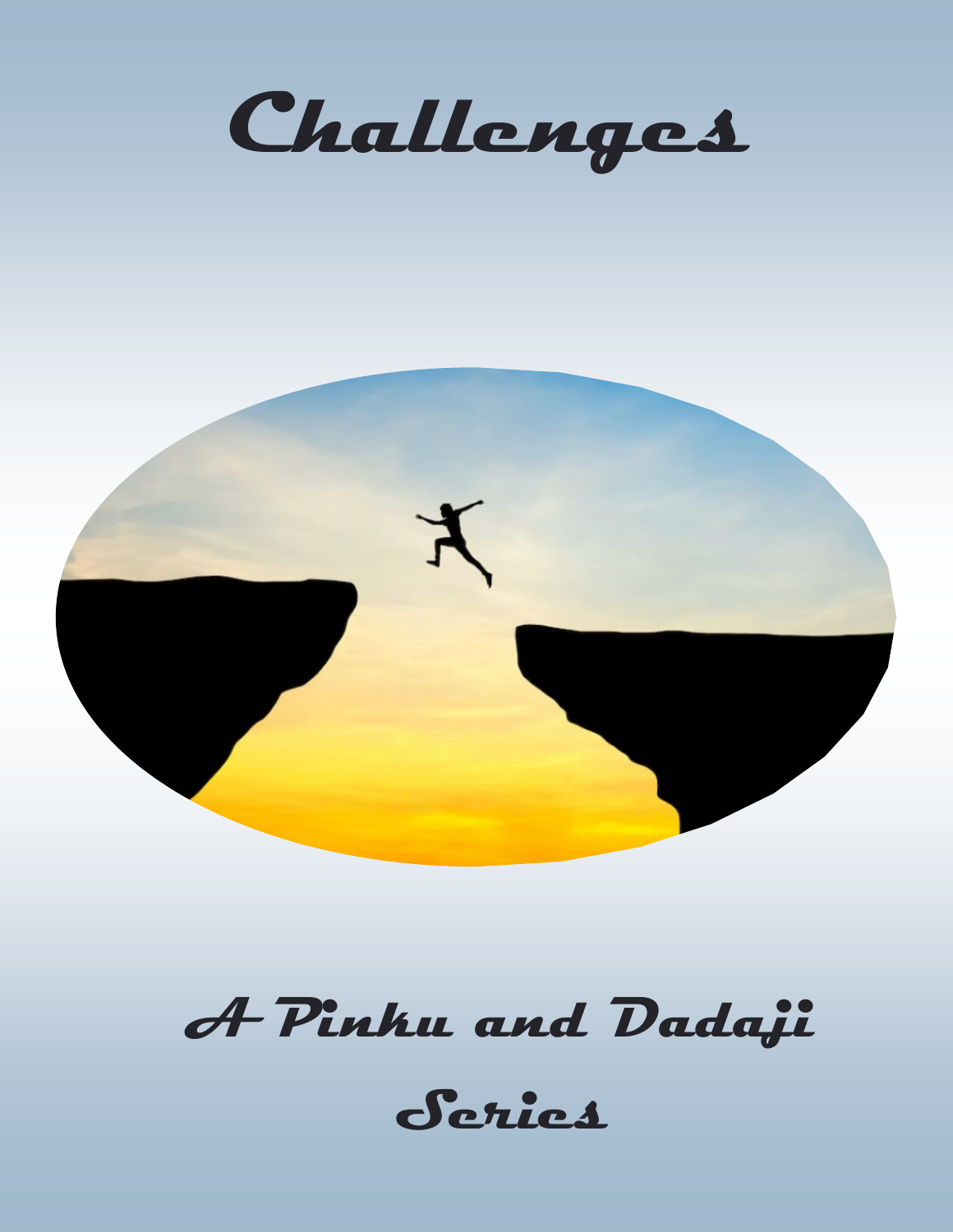#### *Challenges are periods of struggle*

Pinku: Hello Dadaji… Good Morning

Dadaji: A very good morning Pinku. So, what are you doing?

Pinku: My teacher put across a challenge in the class that who solves this puzzle will get a surprise gift.

Dadaji: And so you are struggling to hit the jackpot correct?

Pinku: Yes… Dadaji Can you tell me how to face challenges?

Dadaji: Pinku from time to time we face smaller or bigger challenges in our life. Attitude towards those challenges plays the most important part. The person with positive attitude towards challenges gradually becomes stronger and more successful.

Pinku: What are the barriers in challenges Dadaji?

Dadaji: Well! It is often ourselves and those around us. How often have you thought about doing something challenging and find yourself saying: 'I'll never be able to achieve that!' More often, in my experience, it is the lack of support from those closest to you, your family and friends, who play the critical role in halting a challenge before it has even begun. 'There's no

### Challenges makes you a better person

way you can do that' is a classic response to the presentation of a potential challenge to friends and family that leads to the first and most important risk to your challenge. Overcoming this first barrier and identifying your challenge is the first step on your road to success. Make sure the challenge is important to you, that you have the time to commit to the planning, preparation and delivery of the challenge, and that you have the resources to deliver success. Pinku: Do you think it is good to share with others or near and dear about the challenges? Dadaji: Having established your challenge, then you should let family and friends know what you are aiming to achieve – a challenge shared is a challenge halved!

Pinku: Dadaji…Should I set goals normally or challenging?

Dadaji: A goal should be challenging but achievable.

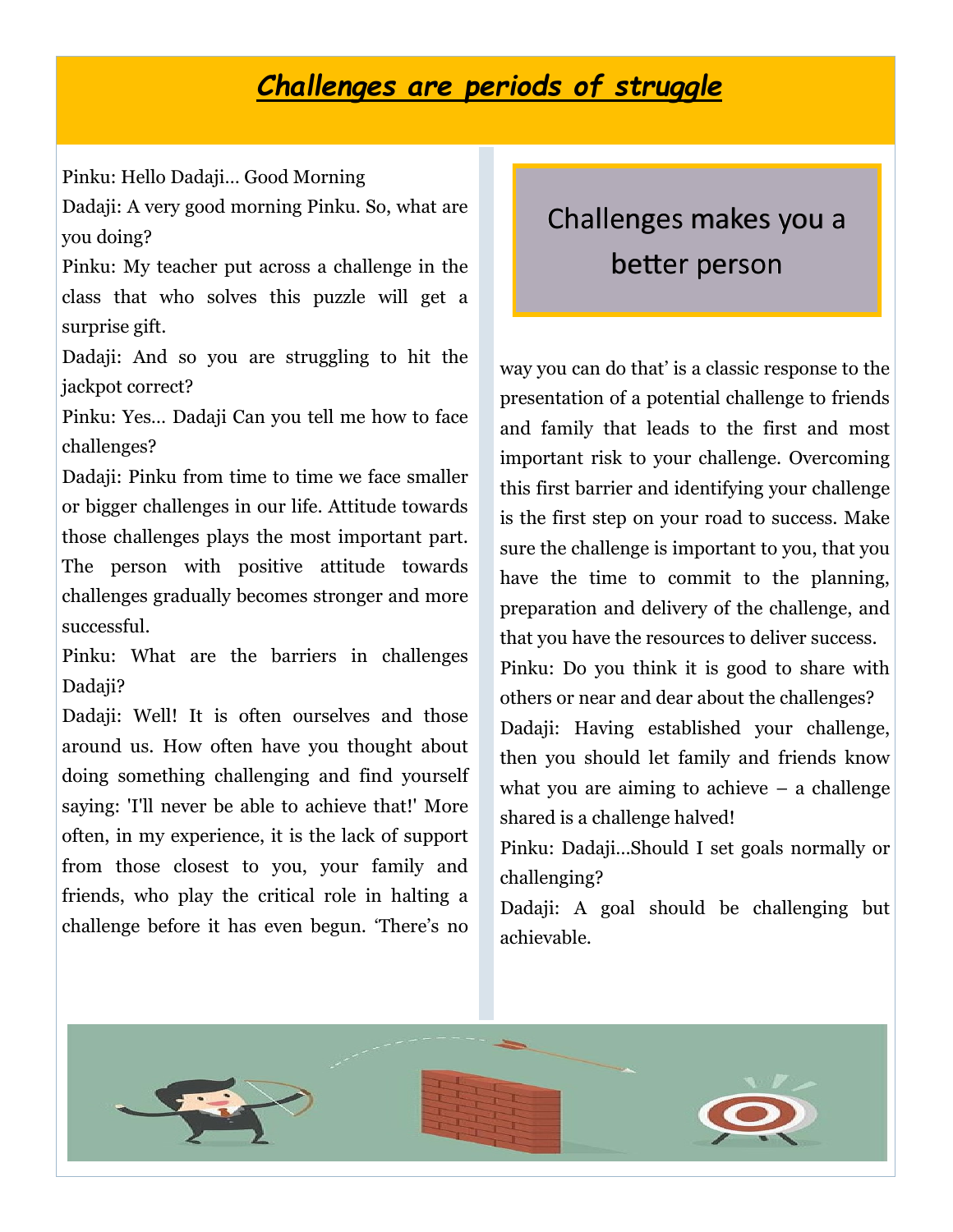#### *Challenges are just huddles to be crossed*

It is important that you establish your goals at the beginning and make sure they are outside your comfort zone; don't set your sights low. In addition, make sure that the goal is measurable so you can monitor your progress on a regular basis. And most importantly, celebrate success. When you achieve a goal, make sure to smell the roses.

Pinku: Challenges often appear unachievable what should one do Dadaji?

Dadaji: You are correct Pinku… major challenges can often appear unachievable when viewed as a whole. The key to delivering success is to dissect the challenge into a number of smaller steps which together lead to the delivery of your challenge. Each small step can be viewed as a short-term goal. Combining a number of shortterm goals leads to the delivery of a mediumterm goal, and combining medium-term goals leads to the completion of your journey, the delivery of your long-term goal (your challenge) and success.

Pinku: Dadaji most often it's my own brain that becomes hindrance even to accept challenges.

Dadaji: Very true Pinku. The brain is central to the delivery of success whatever the challenge.

If you cannot overcome Challenges then what life have you lead ?

More often it is our loss of belief, commitment and motivation that leads to failure. Believing you can achieve your goal provides the foundations in overcoming your challenge. With belief comes a commitment to investing the time, effort and resources to make sure you continue to deliver your short-term goals, and repeated success in delivering your goals increases your motivation which, in turn, increases your belief in your abilities to deliver your long-term goal. Making sure you pay attention to your brain performance throughout your challenge will optimize your chances of delivering your goals. Pinku: Is it that everyone has to face some challenges in their lives?

Dadaji: Every human has to face challenges in life and that is life. How you come out is on you and its lack of faith that makes people afraid of meeting challenges.

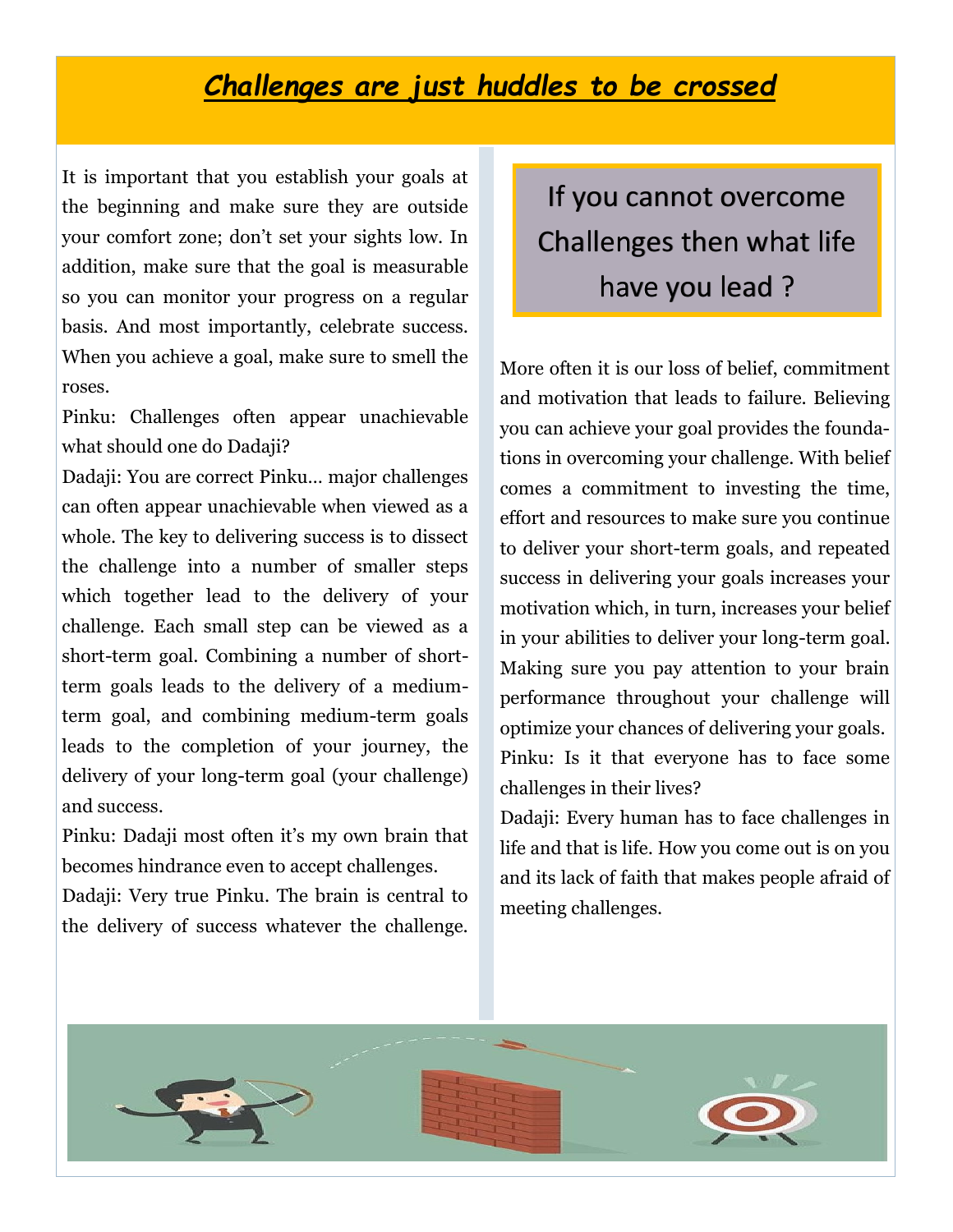#### *Challenge is believe self & getting ahead*

Remember one thing Pinku being challenged in life is inevitable but, being defeated is optional.

Pinku: I heard that dinosaurs extinct as they could not face the challenges of nature. How far is that true Dadaji?

Dadaji: The last dinosaurs died approximately 65 million years ago. Although the cause of their extinction is still a mystery, the main reasons for the extinction can be attributed to their large size which was a challenge to accommodate them with the nature. May be that they were unable to defeat the challenges of nature such as climatic change, diseases, changing plant communities, and geologic events could all have played a role.

Pinku: Dadaji what is the relation between challenges and fate?

Dadaji: I don't know how far I am correct but for me fate is something which is unavoidable. It is something which you have accepted and possibly negotiated before you were born. Therefore you cannot argue against it during your lifetime and say it is unfair, for you have accepted it. Fate is the circumstances of your birth, the time of your birth and the place of your birth. It is also, of course, those high points of your life those times when you have no choice, where things move or The more the strongly you believe the more you can overcome the challenges

push you in a particular direction and when you look back after a time you say it was inevitable. Fate is usually the manner and time of your passing on. But history has always proven that the direction of fate can be changed when you challenge the circumstances, when you say "No" to things which you usually say yes under pressure, when you encounter tough situations with a smile and fight back every time, when you bump into troubles and you say "welcome" I am ready. Those who have gone against odds were always successful and changed their fates by virtue of their strengths to challenge and come out of these odds.

Pinku: That seems interesting… Ok… Tell me Dadaji what is the relation between stress and challenge?

Dadaji: Well Stress and Challenge are two different labels or I would say two different choices or alternatives that you make.

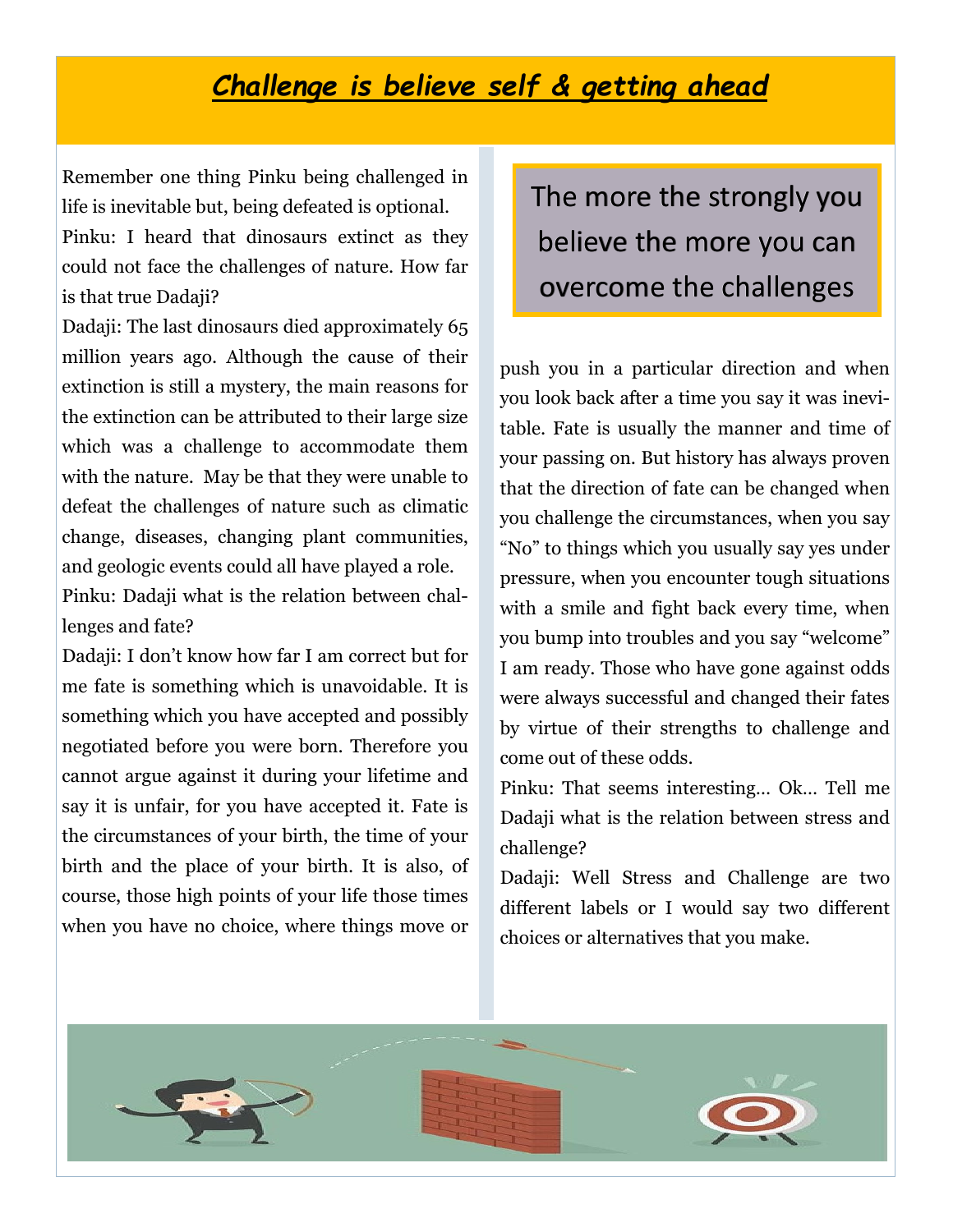#### *Challenges what makes life interesting*

Unfortunately, in modern life stress has certainly become a buzz word relating to just about anything in life that appears to give us difficulty. When you sense danger whether it's real or imagined the body's defenses kick into high gear in a rapid, automatic process known as the stress. The symptoms can be both physical and psychological. In short stress is a feeling of strain and pressure. What do you usually do Pinku when you feel strained or you are under pressure?

Pinku: Well! Dadaji…hmm… I start blaming myself for the situation and then go through the stress or pressure.

Dadaji: Well! Do you think that's the correct solution?

Pinku: I don't know Dadaji that's exactly what I have been done all through.

Dadaji: Stress gives you only two solutions flight or fight.

Pinku: That's interesting.

Dadaji: Yes Pinku… flight meaning you run away from situation and fight means you fight against the situation.

Pinku: Stress is all about our mind haunting us correct Dadaji?

Dadaji: Well to refine your statement I would

## Criticism allows you to self challenge

rather say negative vibes generated by mind puts you into stress. Now tell me if positive vibes are generated during pressure situation what happens?

Pinku: Can positive vibes be generated during stress situation?

Dadaji: Yes… you can always train your mind to do so… and that is where the difference comes. This is what we call challenge. When you see positive outcomes in everything you do, the label changes from stress to challenge and the outcome of success is more.

Pinku: That was great explanation Dadaji. Tell me one thing why there is so much retaliation against those who challenge?

Dadaji: I would not prefer to use the word retaliation I might use the word contradict/ dispute those who challenge. For me that's healthy as you learn a great deal when someone disputes or may be criticize you.

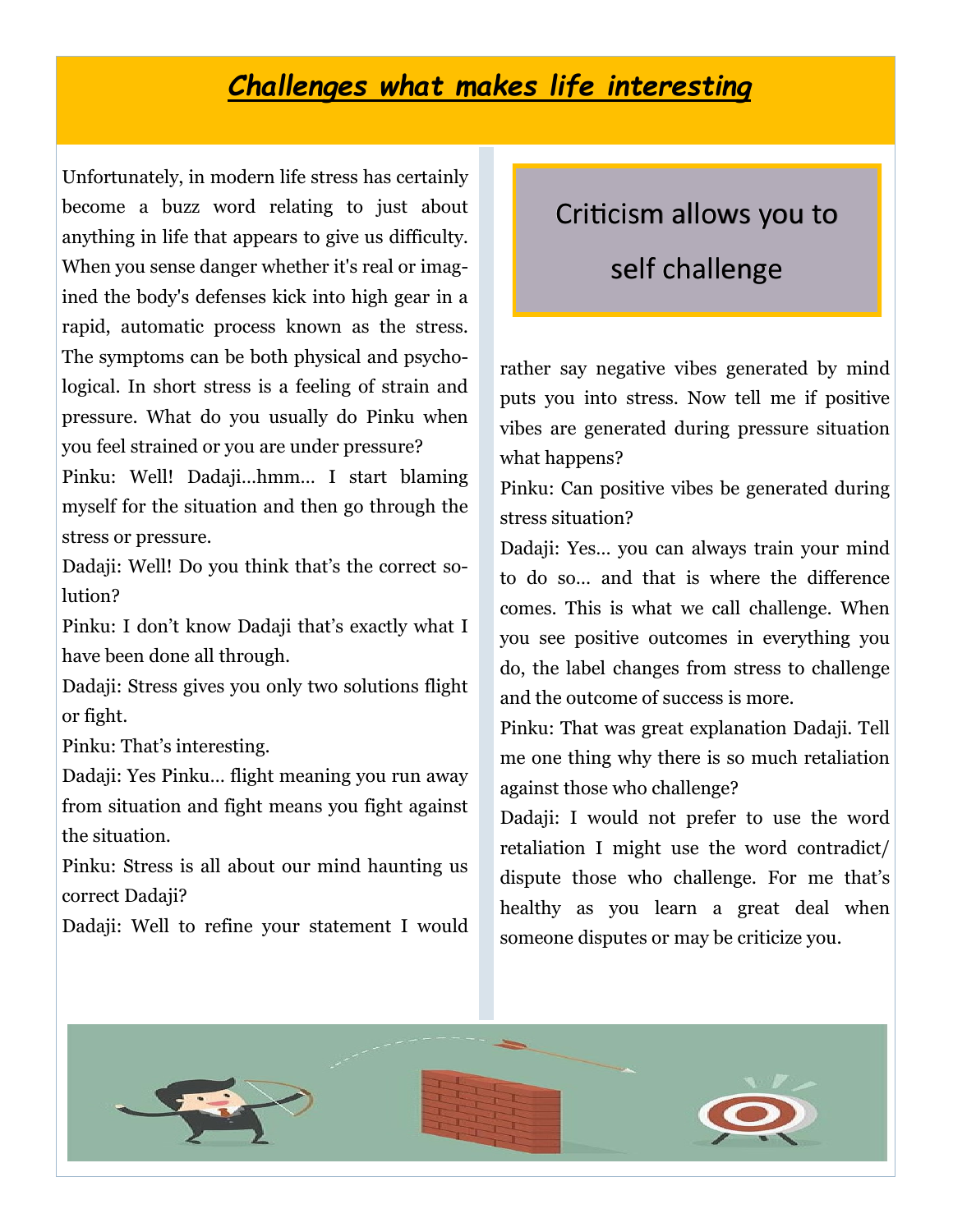#### *Overcome Negativity overcome Challenges*

Pinku: Dadaji it is said that a leader should always challenge the status quo… what do you mean by status quo?

Dadaji: Well Status quo is used mostly in political sense meaning the existing state of affairs. To make it simpler in terms of laymen language, it means something being in existence for long or has become monotonous. Challenging status quo means to challenge existing beliefs and go for improvements or take risk for better results or making choice to make things better. Every single leader in the history who ever wanted to create greatness, who wanted to create a better world, who wanted to create better practices, had challenged the status quo.

Pinku: Hmm… now I understand Dadaji that challenge the status quo mean, we believe that our abilities will be able to make a difference.

Dadaji: Yes exactly. Actually status quo is easy as the practice that has existed since long is easy to follow and there is history attached to it. Also, there is no risk in following the status quo. Hence, leaders also sometimes do not want to think out of the box and change the system as they are comfortable with what they have been doing since ages. This should change Pinku.

## Challenges are inevitable

#### Face it

Changes are inevitable hence, always challenge status quo. Also, a leader's sense of purpose defines the stakes within the challenge they are confronting. The stronger the sense of purpose, the more it will help neutralize inevitable fears. For leaders to have lasting impact, they must provoke change, disrupt comfort.

Pinku: So what I understand Dadaji is challenge the status quo and go for change. Dadaji tell me one thing "Is challenge always difficult?"

Dadaji: Well! Pinku everything is state of mind. Difficulty has a negative, backward-looking connotation. Challenge is something you know is going to be hard, but theoretically you are eager to take it on. Challenge makes a game more satisfying, whereas difficulty causes frustration.

Pinku: Well explained Dadaji… Can I infer from above that challenge is actually a skill?

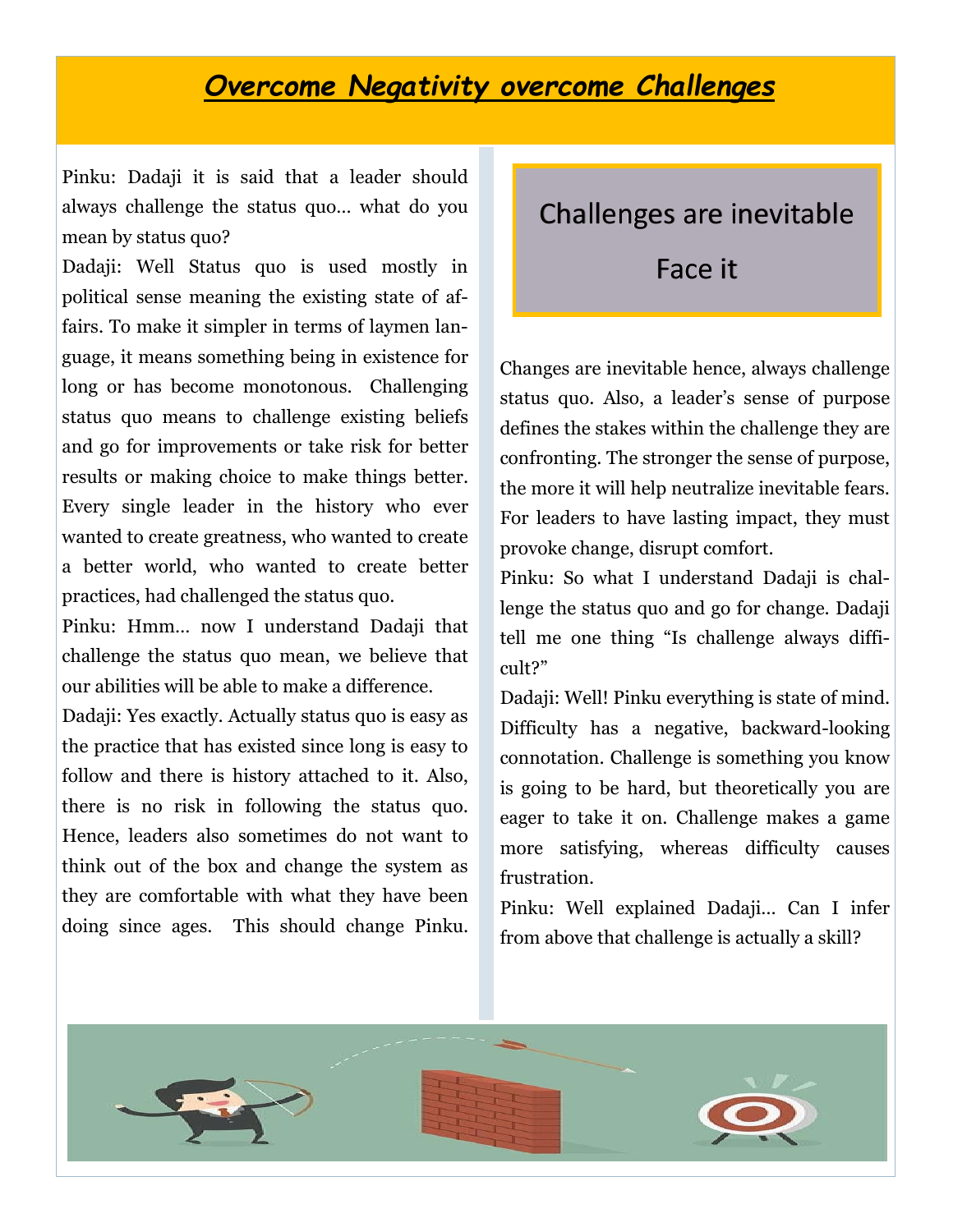#### *Challenges are test of wits*

Dadaji: Hmm… Well your guess is actually correct. Challenge is skill of problem-solving and critical thinking abilities, along with your aptitude for succeeding under stress. Skills can also differ as per the attitude of the individuals one might prefer taking measured, methodological, and planned approach, whereas another might prefer deep dive in and do all that they can to meet the challenge, without necessarily thinking of the bigger picture.

Pinku: Which is better way of tackling Challenges Dadaji, a planned approach or deep dive?

Dadaji: Both the ways are good as long as the actions you take and the thought process you put produce positive results.

Pinku: Dadaji our school is now going into a new model called case studies. The principal said that this method will make you experts as you already know how to win a challenging situation. How far this is true Dadaji:

Dadaji: Well Pinku. Your principal is partially correct as all the situations cannot be embedded in case study methodology but still that's the best method of learning from others mistakes and how to overcome challenges in a better manner. In case study you are given a life situation where

## Challenge your limits And achieve what you want

someone else has already been through such situation earlier. You are asked to solve the situational challenges with your own style/ insight. Your brilliance in tackling such tough situations will show how much you are talented and how better can you handle challenges.

Pinku: I got it Dadaji. Instead of repeating a mistake someone has done in the past, or may be mistakes that you could fall pray for are being curbed through case study methodology. Dadaji: Exactly.

Pinku: Can there be life without challenges? Dadaji: Well! Challenges are the spice in life that makes it worth living. If there were no challenges in life, living would be a drag that would take away the charm of being alive. It may seem that one has to face more and difficult obstacles in life, but every challenge helps us become a better person.

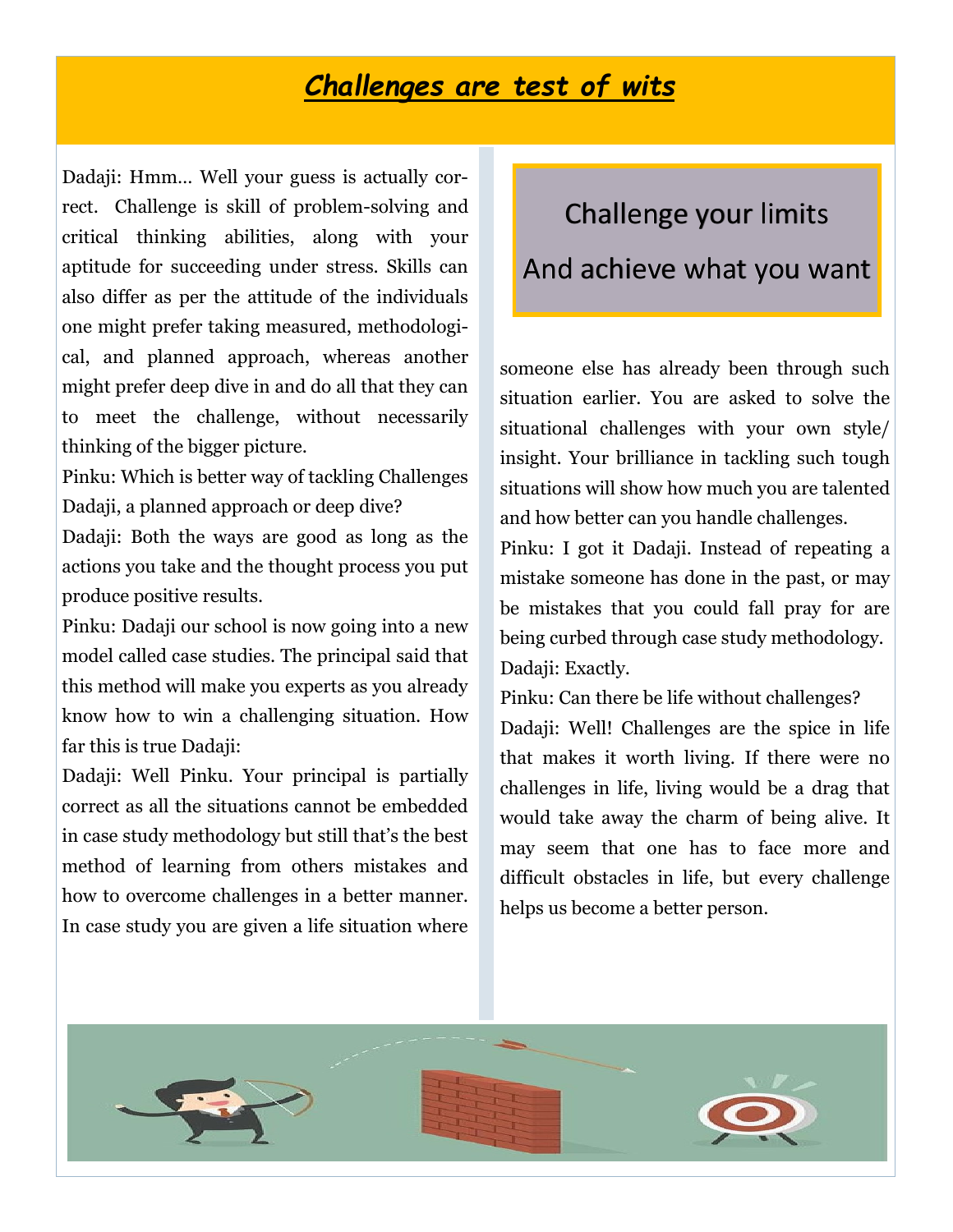#### *Challenges are test of wits*

The great fighter and boxing champ Muhammad Ali once said "It isn't the mountains ahead to climb that wear you out, it's the pebble in your shoe." Meaning it's not outside challenges that disturb you it's your inside belief that troubles you whether you could make it up the challenge or not.

Pinku: Can you tell me any example of above statement where someone believed his inside strength.

Dadaji: Oh sure Pinku. There are several people in this world who have accepted the challenges of their disabilities and done wonders. One such person is Dean du Plessis. He was a cricket commentator from Zimbabwe. He was doing commentating for ten years despite the fact that he was blind. Du Plessis was born with tumors in both eyes, and was not expected to survive infancy. But he did, and has been following cricket since his childhood. Du Plessis knows the players well, and follows the action by listening to the stump microphones around the field.

Pinku: Oh! That was a great story Dadaji who would believe that a blind person can tell commentary. That was Wow! Dadaji. Dadaji: Yes indeed Pinku.

### Every change is a challenge and every challenge leads to a change

Pinku: Then why some other people who do not have any disabilities, go through disappointments, unhappiness, frustrations and grudges?

Dadaji: Simple Pinku. They instead of challenging the situations are more happy carrying failures in their backpacks.

Pinku: I did not understand Dadaji can you please elaborate…

Dadaji: Oh sure Pinku. Many people go through life wearing a heavy backpack, a backpack filled with bricks of life's disappointments, unhappiness, frustrations, judgments and grudges. The backpack gets heavier and heavier as more bricks are added making each day more of a struggle. This can lead to feelings of unhappiness, depression and sadness. Let me explain. Bricks come from your response to the events in work and life that don't go as you would like.

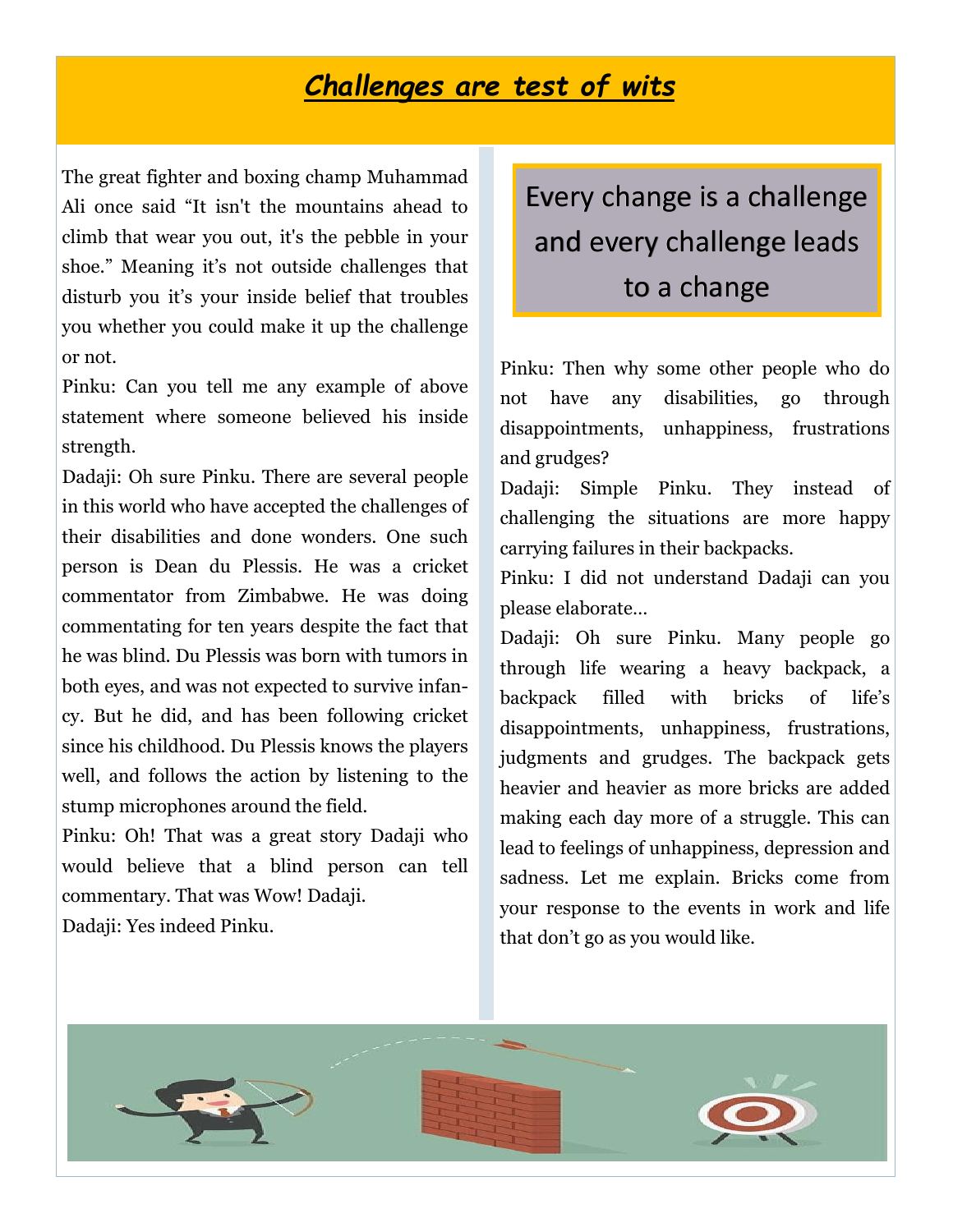#### *We only grown when we face Challenges*

When this happens, most people get disappointed, frustrated and upset. But instead of challenging with the event or circumstance, they justify being upset, forge a new brick and add it to the pile already in the backpack. The consequence is that life gets tougher and becomes less enjoyable. Pinku: hmm… that was really elaborated explanation Dadaji. Is there any relationship between having guts and challenge?

Dadaji: Well! If someone says you have lot of guts meaning you possess lot of courage and you are brave. Saying that the strongest fears often emerge in the anticipation of failure as fear become a paralyzing agent when our imagination runs out of control. We start imagining the worst possible outcome. Guts give the required strength, the movement to tackle that fear which enables to face any challenge, but that's not the "Mula Mantra" (Ultimate chant or chant which comes with guaranteed success) or only factor which will drive you. However, it is required in all the challenges you face.

Pinku: I have all the guts and believe to succeed but the only problem is others try to influence my thoughts which often drive me to put a backstep with my plan. Is that a good sign Dadaji?

### Overcoming challenges makes life meaningful

Dadaji: Not at all Pinku. That's not a good sign at all. This means that you start worrying and putting a back-step or the guts that you had to challenge a situation is slowly fading away as you are falling in someone's influence. If your thought is influenced, what is the use of having that gut believe which cannot be executed? That does not mean that you should not listen to others. You should have appropriate listening filters meaning you should only intake those thoughts which help you to give mitigation or easing of the risk that you may face while taking up a challenge. My thought process say's consolidate all the views or thoughts but take action as per your gut feeling or intuition which will lead you to win any challenge. After all you are writer of your own destiny hence; do not hesitate to take apt decisions to win over any challenging situation. What do you think will happen if you fail?

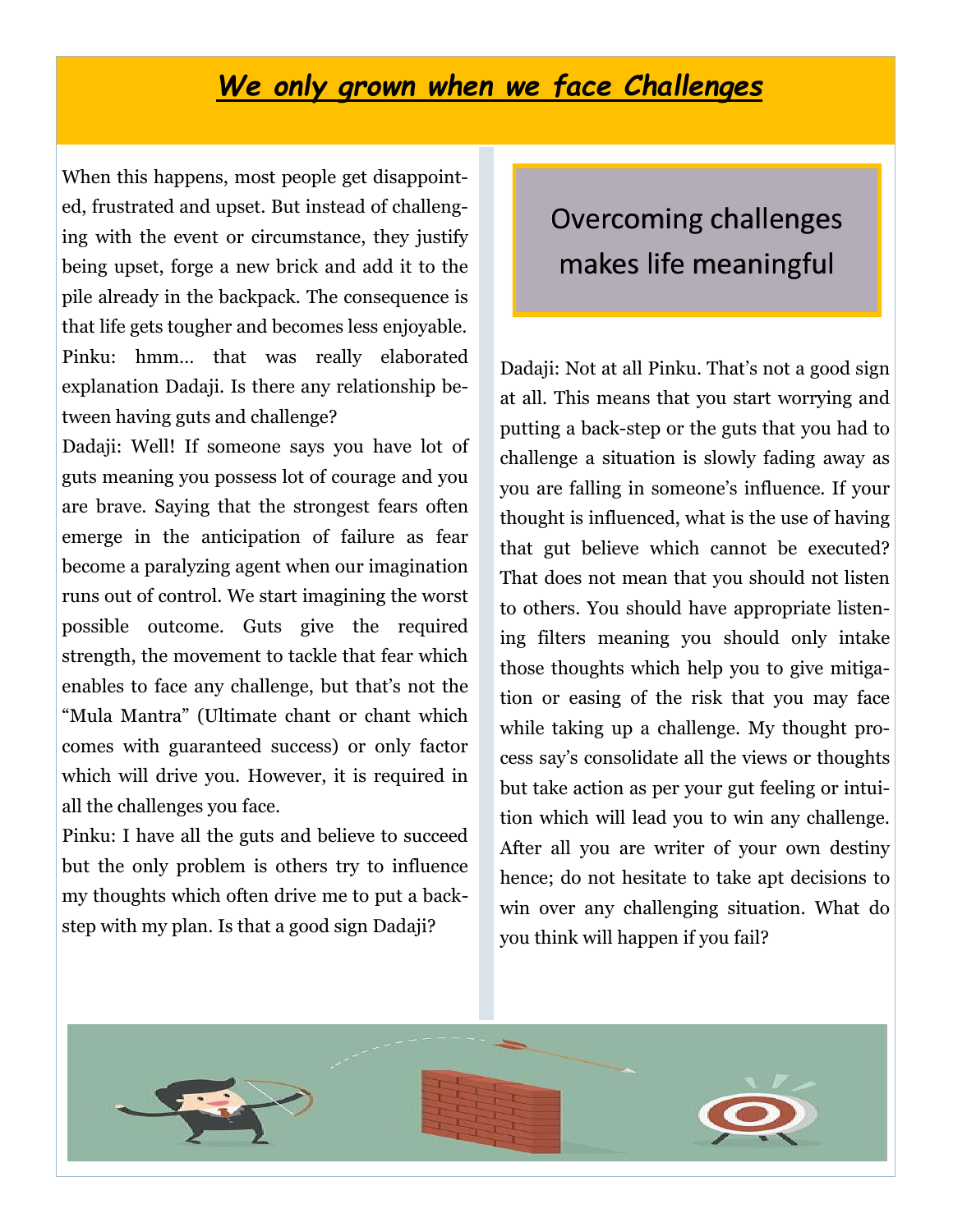#### *Smooth sea's do not make skillful sailors*

Pinku: Well Dadaji I might be criticized or maybe I will not be feeling good.

Dadaji: Well taking up challenge does not mean that you always win. If you win you get accolades if you lose, you will get experience. But one thing is for sure Pinku, if your intent is good and still you fail, remember you will still receive accolades and not criticism.

Pinku: Hmm… I think I understood what you are trying to say Dadaji. Is Challenge driven by Geed Dadaji?

Dadaji: I truly appreciate the question Pinku. In accomplishing a challenge, you should have that greed or rather I would say that hunger to win. But greed should not be confused with "Selfishness" as selfishness has been hard-wired into our nature by the evolutionary struggle for survival. Better to have instincts such as cooperation, altruism and fairness to face challenges.

Pinku: Great Dadaji… Tell me one thing why do people remember god when they face any challenge?

Dadaji: Hmm… my personal opinion, to enhance courage or to gather that strength to face the challenge people looks forward to god. And, it is not a wrong approach at all. When you have

### Challenging roads leads to beautiful destinations

faith, you have the courage to fight against all odds. Faith in self or god will boost the energies and hence, give strength to say "Get Set Go".

Pinku: Understood Dadaji. Do people with ego ever challenge?

Dadaji: Well! I don't want to confuse you with ego against arrogance. People with loads of ego usually are those who reflexively get hurt for silly reasons and they normally go into defensive rather than challenging the situation. But, ego is also connected to self-pride. So some people challenge and some people adjust to the situation satisfying their self-ego depending on their nature. However, arrogance is something which always comes ahead of a big fall. You are most likely to fail if you challenge being arrogant.

Pinku: Ah! Dadaji that was great explanation… I will never be arrogant any time in my life time.